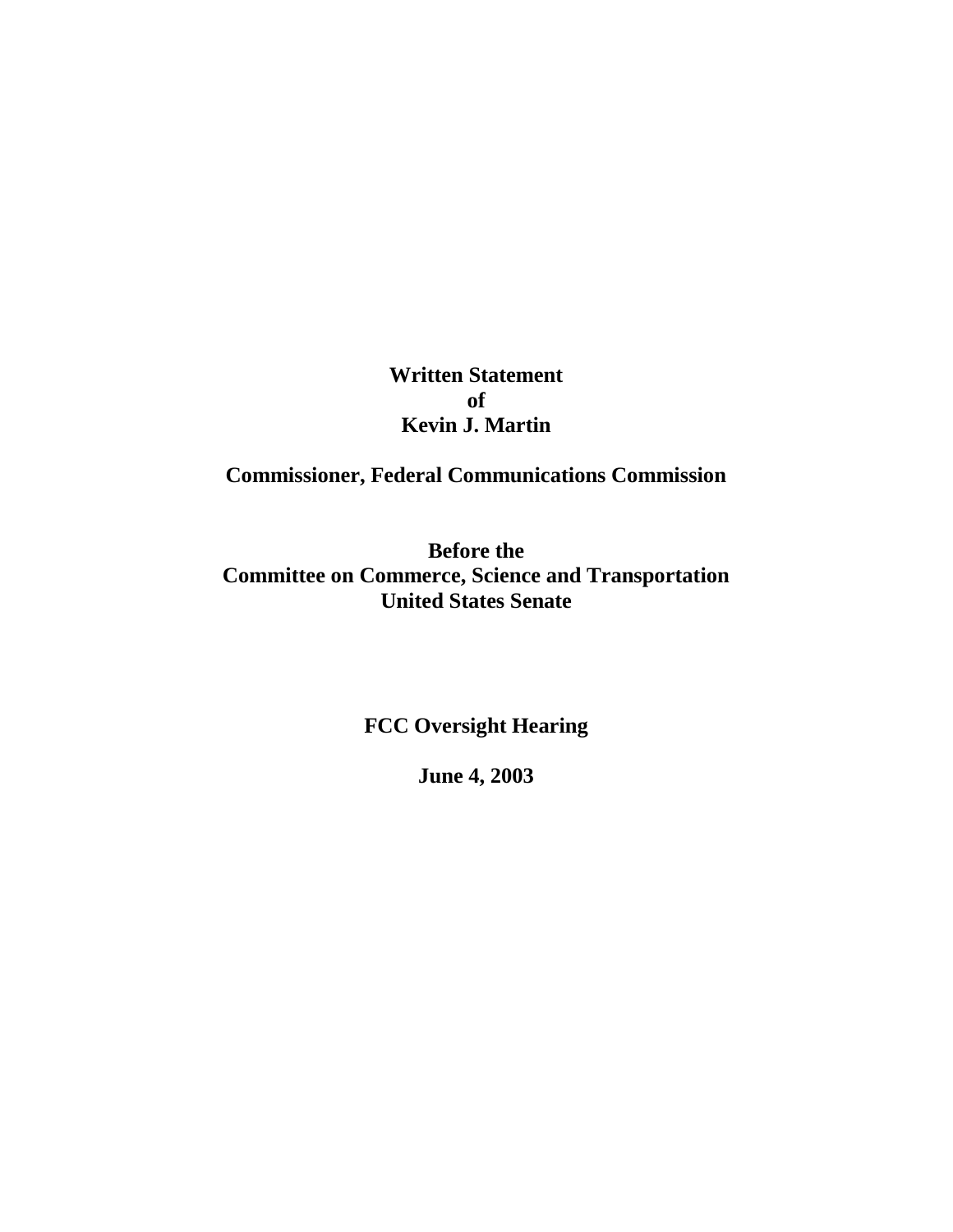## **Written Statement of Kevin J. Martin**

Thank you for this invitation to be here with you this morning. I look forward to listening to your comments and to answering any questions you may have. And I reiterate what I have said in testimony to this Committee before: I recognize that the Federal Communications Commission is a creature of Congress. As a member of the Commission, my job is to implement the laws you pass, and I appreciate the opportunity to hear directly from you about your concerns.

While I understand this hearing is one of general oversight, we have been asked to focus our testimony on our recent Order concluding the 2002 biennial review of our broadcast ownership rules. First, I think it is important to commend Chairman Powell for his leadership on these issues. Chairman Powell has long advocated his vision for a new media ownership framework. Through his hard work and dedication, we were able to conclude on Monday the most comprehensive review of our broadcast ownership rules since the biennial review provision was enacted in 1996.

I also want to commend my Democratic colleagues, Commissioners Copps and Adelstein, for their tireless efforts in reaching out to the public, informing people of the issues, and encouraging participation in this process. While I ultimately disagreed with them on the course of action the Commission must take, I appreciate and deeply respect the contribution they made to this debate.

This proceeding required each of us to make decisions that were as difficult as they were critical. The media touches almost every aspect of our lives. We are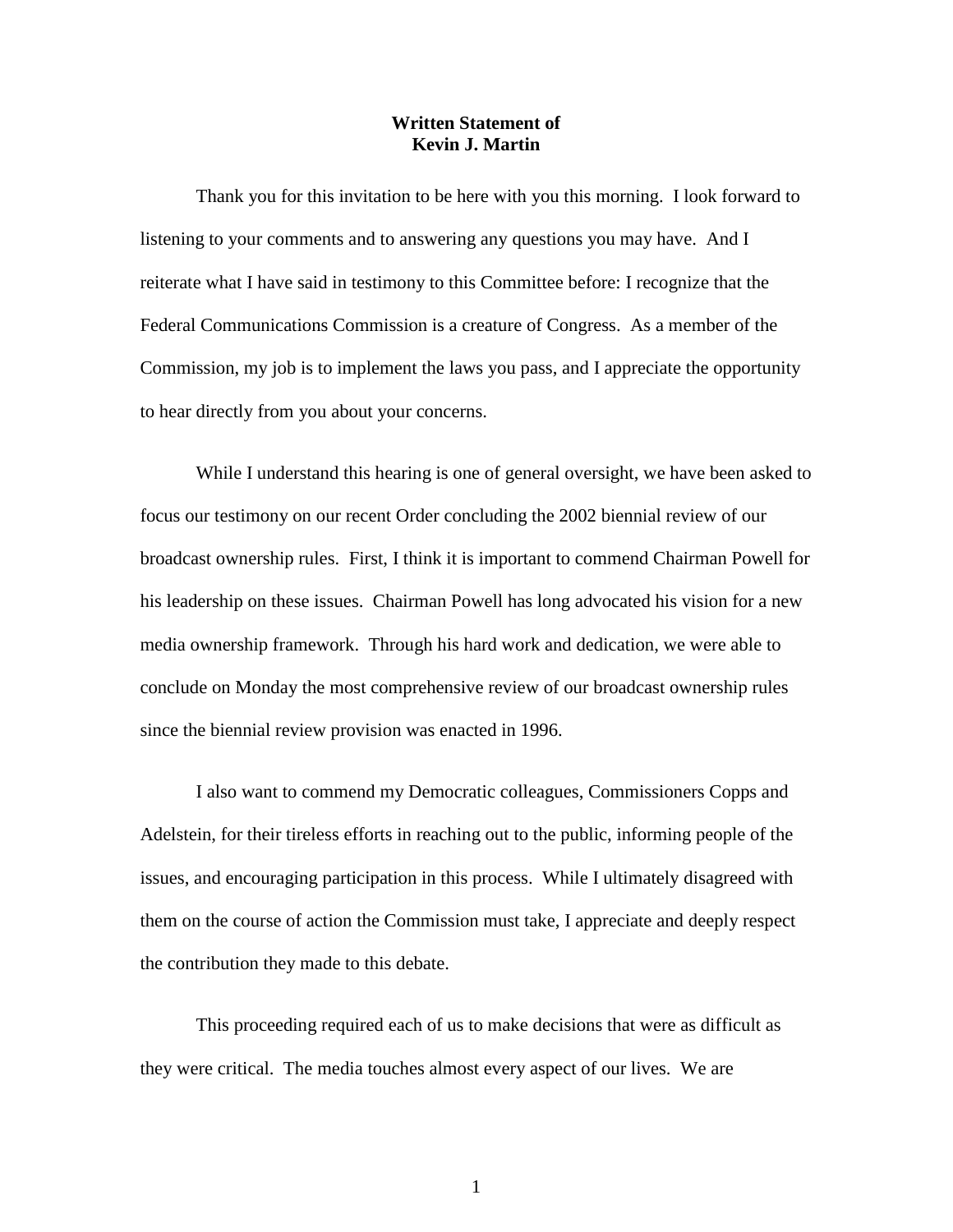dependent on it for our news, our information, and our entertainment. Indeed, the opportunity to express diverse viewpoints lies at the heart of our democracy. In fact, I agreed with many of the concerns about consolidation and preservation of diversity that were expressed by my colleagues on the Commission and by members of this Committee.

I am also aware, however, that the FCC must respond to congressional and judicial calls to update our rules for the  $21<sup>st</sup>$  century. As you know, the Telecommunications Act of 1996 significantly changed the rules governing broadcast ownership. As part of that process, the 1996 Act created a continuing obligation to review and modify the Commission"s media regulations. In section 202(h) of the Act, Congress instructed the Commission to review each of the Commission"s media ownership rules every two years. Specifically, the statute states:

> §202(h) Further Commission Review.—The Commission shall review its rules adopted pursuant to this section and all of its ownership rules biennially as part of its regulatory reform review under section 11 of the Communications Act of 1934 and shall determine whether any of such rules are necessary in the public interest as the result of competition. The Commission shall repeal or modify any regulation it determines to be no longer in the public interest.

In sum, the Commission is under a legal mandate to review our broadcast ownership rules and determine whether they are still necessary in today"s marketplace. If they are not, we must repeal or modify the rules.

The courts have interpreted this provision as placing a substantial burden on the Commission. In fact, since 1996, the courts repeatedly have found the Commission"s reasoning insufficient to justify retaining its media ownership regulations. In these decisions, the D.C. Circuit concluded that section 202(h) places an exceedingly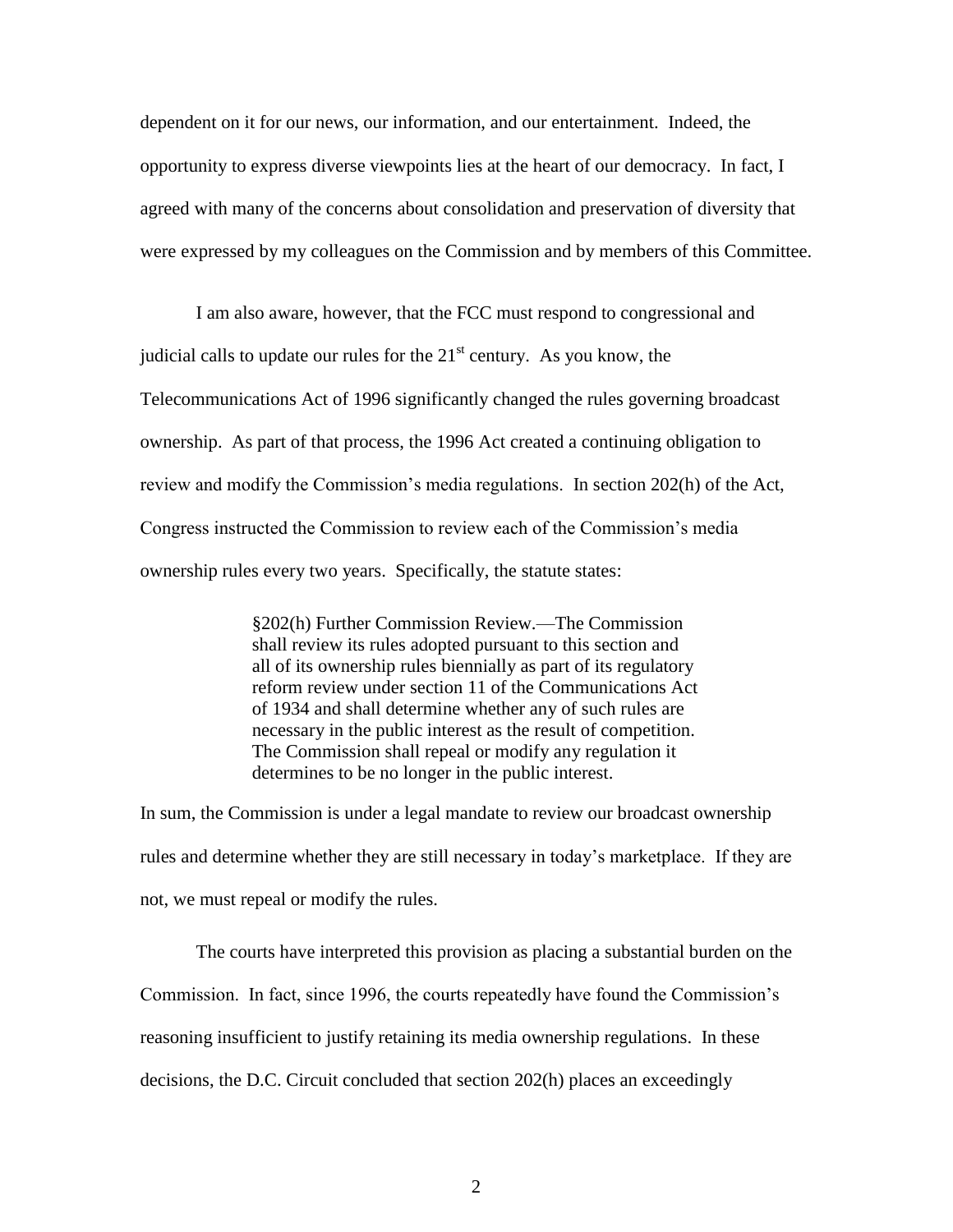demanding burden on the Commission: "Section 202(h) carries with it a presumption in favor of repealing or modifying the ownership rules. . . . [T]he Commission may retain a rule only if it reasonably determines that the rule is 'necessary in the public interest."<sup>1</sup>

Particularly after the courts' specific admonitions, I believe our statutory obligation requires that we review our rules in light of the current media landscape. The media marketplace is not stagnant. Factors such as rapidly improving technology and innovation have contributed to a media environment that is continually evolving—and considerably different from the one when most of the broadcast ownership rules in which first adopted.

For instance, I recall having extremely limited choices on our family television set when I was growing up. There was no cable. There was no satellite. Even with our roof antenna, we received just five channels—the three major networks, one independent, and one public television station. Our national news was delivered to us by the three networks for one-half hour, straight from New York City, at the same time every evening. No CNN, FOX, MSNBC, or CNBC. Local news was broadcast by the local stations just once at 6:00 and once at 11:00. And at that time, news from 24 hour local cable channels was far off on the horizon. While my parents still live in the same house, they now have access to seven broadcast networks, hundreds of digital cable channels (including a local cable news channel), many more radio stations, and thousands of sites on the Internet.

 1 *Fox Television Stations, Inc. v. FCC*, 280 F.3d 1027, 1048 (D.C. Cir. 2002).